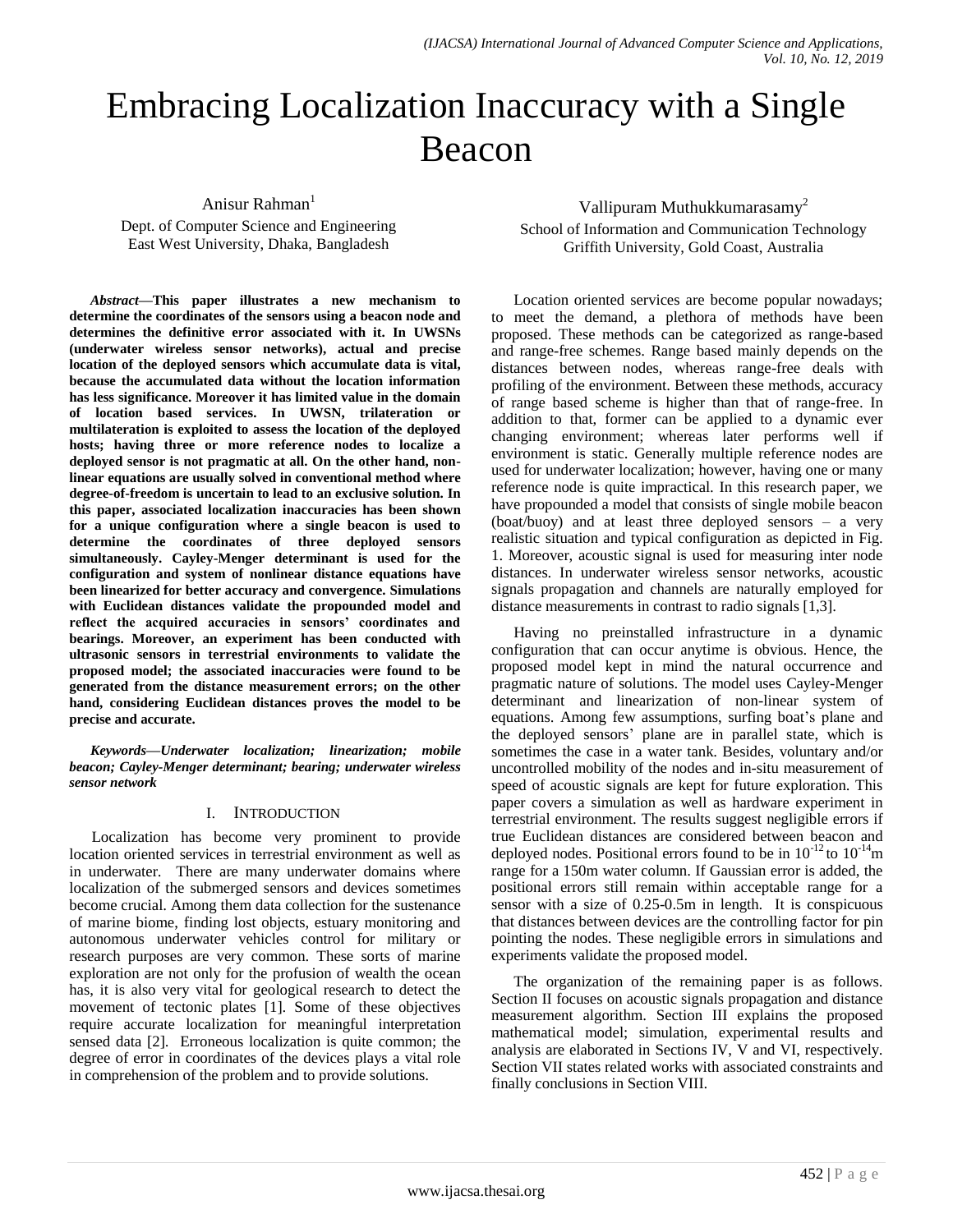# II. FLIGHT TIME OF ACOUSTIC SIGNALS

To determine the distances between beacon and deployed sensors, average speed of underwater acoustic signal is generally accepted to be 1500m/s. Propagation of radio signals has limitations; acoustic signals travel much slower than radio signal; on the contrary, acoustic's propagation distance is much higher than that of radio in underwater. Nowadays, researchers shown a fervent interest in using radio underwater; in line of such a drive, we tend to use each of its merit. In hardware experiment in terrestrial, electrical signals has been used instead of radio; in the distance measurement method, we propose radio to be used for synchronization and acoustic for signal transfer.

*A. Assumptions:*

- Radio and acoustic signals can be generated simultaneously by the beacon node.
- Sensor nodes are stationary; beacon and sensor nodes are in parallel plane state.

Steps:

Radio and acoustic signals are generated simultaneous by beacon  $S_j$ ,  $j = 4,5...$  at  $t_0$  ( $S_j$ : possible positions of the beacon)

Submerged sensors position  $S_i$ ,  $i = 1,2,3$  as in Fig. 1

*1)* Sensors receive the radio signals immediately at  $t_{Ra(rec)} = t_0 + \varepsilon$  ( $\varepsilon$ : flight time of radio signal between beacon and sensors).

*2)* Sensor receives the acoustic signals after a while at  $t_{Ac(rec)}$ ; here  $(t_{Ac(rec)} - t_0) \gg (t_{Ra(rec)} - t_0)$  due to high speed of radio signals.

Time of acoustic signals travelled from beacon to sensors:

$$
T_{ij(Travel)} = t_{Ac(rec)} - t_{Ac(res)} = t_{Ac(rec)} - t_{Ra(ma)} \therefore t_{Ac(ma)} = t_{Ra(ra)}
$$
  
 
$$
\therefore T_{ij(Travel)} \approx t_{Ac(rec)} - t_{Ra(rec)} \therefore t_{Ra(rec)} = t_0 + \varepsilon \approx t_{Ra(ra)}
$$

*Tij*(*Travel*) : time beacon gets once sensors send with individual ID using radio signals

Eventually the distances between the beacon and sensors are computed by:  $d_{ij} = v \times T_{ij(trainvel)}$  (here,  $\overline{v}$  is average speed of acoustic signals for the water column).

### III. COORDINATES DETERMINATION

## *B. Coordinates of the Sensors(Origing at the Sensor)*

The prime intention of localization process is to determine positions and bearing accurately with the use of gathered distances between beacon and deployed sensors. Distances are the only values available; traditionally it is assessed as a problem of optimization where objective functions that require minimization have residuals of distance equations. Typically in principle, number of equations should be at least equal to the number of unknown variables in the system. This concept known as degree-of-freedom may not guarantee a unique solution for a non-linear system of equations. Conventionally,

multilateration is applied in solving this sort of non-linear system i.e. to determine locations or coordinates, in partial or full. In [4], Guevara et al. showed that initial condition is vital for the convergence of optimization algorithms; where they linearized the nonlinear equations and bypassed associated convergence problem.

Fig. 1 depicts the domain comprises of the beacon node  $S_j$ ,  $j = 4,5...9$  and deployed three sensors  $S_i$ ,  $i = 1,2,3$ . One of the underwater sensors  $S_i$ ,  $i = 1,2,3$  is considered to be the origin 0,0,0 of the Cartesian system and found trilateration equations are grouped in two. The distances between the beacon node and sensors are measured values  $d_{14}, d_{24}, d_{34}...$ and internode distances  $d_{12}, d_{13}, d_{23}$  as well as volume of tetrahedron  $V_t$  which is formed by surfaced beacon and underwater sensors are unknown. Depending on the local positioning system configuration depicted in Fig. 1, we determine the equations that include all known and unknown distances. So, Cayley-Menger determinant is used to determine the volume of tetrahedron  $V_t$  as follows:

$$
288 V_t^2 = \begin{vmatrix} 0 & 1 & 1 & 1 & 1 \\ 1 & 0 & d_{12}^2 & d_{13}^2 & d_{14}^2 \\ 1 & d_{12}^2 & 0 & d_{23}^2 & d_{24}^2 \\ 1 & d_{13}^2 & d_{23}^2 & 0 & d_{34}^2 \\ 1 & d_{14}^2 & d_{24}^2 & d_{34}^2 & 0 \end{vmatrix}
$$
 (1)

By expanding (1), we obtain:

$$
\begin{aligned} d_{34}^2d_{23}^2-d_{34}^2d_{12}^2+d_{34}^2d_{13}^2-\frac{d_{14}^2d_{23}^4}{d_{12}^2}+d_{23}^2d_{14}^2+\\ \frac{d_{13}^2d_{14}^2d_{23}^2}{d_{12}^2}-\frac{d_{24}^2d_{13}^4}{d_{12}^2}+\frac{d_{13}^2d_{23}^2d_{24}^2}{d_{12}^2}+d_{13}^2d_{24}^2-d_{13}^2d_{23}^2-\\ 144\frac{V_t^2}{d_{12}^2}+\frac{d_{14}^2d_{23}^2d_{24}^2}{d_{12}^2}+\frac{d_{14}^2d_{23}^2d_{34}^2}{d_{12}^2}-\frac{d_{23}^2d_{24}^2d_{34}^2}{d_{12}^2}-\frac{d_{14}^4d_{23}^2}{d_{12}^2}+\\ \frac{d_{13}^2d_{24}^2d_{34}^2}{d_{12}^2}-\frac{d_{13}^2d_{14}^2d_{34}^2}{d_{12}^2}+\frac{d_{13}^2d_{14}^2d_{24}^2}{d_{12}^2}-\frac{d_{13}^2d_{24}^4}{d_{12}^2}-d_{34}^4+\\ d_{24}^2d_{34}^2+d_{14}^2d_{34}^2-d_{14}^2d_{24}^2=0\end{aligned}
$$

By separating known variables from unknown, we get:

$$
d_{34}^{2}\left(d_{12}^{2}-d_{23}^{2}-d_{13}^{2}\right)+d_{14}^{2}\left(\frac{d_{23}^{4}}{d_{12}^{2}}-d_{23}^{2}-\frac{d_{13}^{2}d_{23}^{2}}{d_{12}^{2}}\right)+d_{24}^{2}\left(\frac{d_{13}^{4}}{d_{12}^{2}}-\frac{d_{13}^{2}d_{23}^{2}}{d_{12}^{2}}-d_{13}^{2}\right)
$$
\n
$$
-\left(d_{14}^{2}d_{24}^{2}+d_{14}^{2}d_{34}^{2}-d_{24}^{2}d_{34}^{2}-d_{14}^{4}\right)\frac{d_{23}^{2}}{d_{12}^{2}}-\left(d_{34}^{2}d_{24}^{2}-d_{14}^{2}d_{34}^{2}+d_{14}^{2}d_{24}^{2}-d_{24}^{4}\right)
$$
\n
$$
\frac{d_{13}^{2}}{d_{12}^{2}}+\left(144\frac{v_{i}^{2}}{d_{12}^{2}}+d_{13}^{2}d_{23}^{2}\right)=\left(d_{24}^{2}d_{34}^{2}-d_{34}^{4}+d_{14}^{2}d_{34}^{2}-d_{14}^{2}d_{24}^{2}\right)
$$
\nHere,\n
$$
\left(\frac{d_{23}^{4}}{d_{12}^{2}}-d_{23}^{2}-\frac{d_{13}^{2}d_{23}^{2}}{d_{12}^{2}}\right), \qquad \left(\frac{d_{13}^{4}}{d_{12}^{2}}-\frac{d_{13}^{2}d_{23}^{2}}{d_{12}^{2}}-d_{13}^{2}\right),
$$
\n
$$
\left(d_{12}^{2}-d_{23}^{2}-d_{13}^{2}\right), \qquad \frac{d_{23}^{2}}{d_{12}^{2}}, \qquad \frac{d_{13}^{2}}{d_{12}^{2}}, \qquad \text{and} \quad \left(144\frac{v_{i}^{2}}{d_{12}^{2}}+d_{13}^{2}d_{23}^{2}\right) \text{ are}
$$

considered as unknown variables.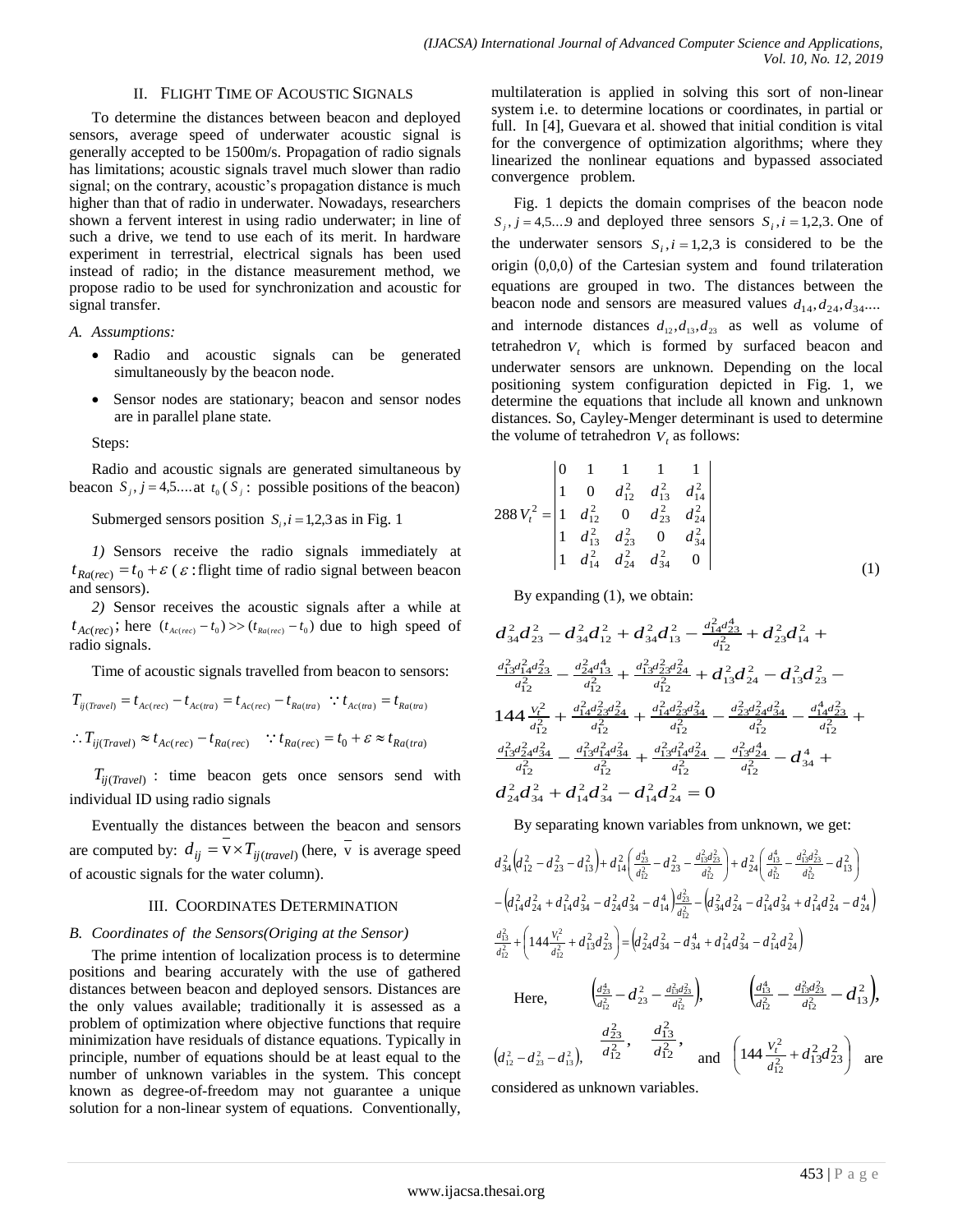

Fig. 1. Coordinates Determination.

So, we get:

$$
d_{14}^2 X_1 + d_{24}^2 X_2 + d_{34}^2 X_3 - (d_{14}^2 - d_{34}^2)(d_{24}^2 - d_{14}^2)X_4
$$
  
 
$$
-(d_{24}^2 - d_{14}^2)(d_{34}^2 - d_{24}^2)X_5 + X_6 = (d_{24}^2 - d_{34}^2)(d_{34}^2 - d_{14}^2)
$$
 (2)

Equation (2) has six unknowns, which matches with the linear form of  $a_1x_1 + a_2x_2 + \cdots + a_nx_n = b_1$ . As there are six unknowns, to solve we have taken six measurements. The measurements can be taken following aforesaid procedure by steering the beacon node  $S_j$ ,  $j = 4,5...9$  to different area of the water surface. These six measurements can be taken at the vicinity of  $S_4$ , it is worth mentioning that the deployed underwater sensors are considered to be static at the time of measuring distances. By omitting references to the variables we get an array of all coefficients recognized as augmented matrix, where first row of the array represents the first linear equation and so on as  $AX = b$  form. So, system of linear equations can be expressed as following:

$$
A = \begin{bmatrix} d_{14}^2 & d_{24}^2 & d_{34}^2 & -\left(d_{14}^2 - d_{34}^2\right) \left(d_{24}^2 - d_{14}^2\right) & -\left(d_{24}^2 - d_{14}^2\right) \left(d_{34}^2 - d_{24}^2\right) & 1 \\ d_{15}^2 & d_{25}^2 & d_{35}^2 & -\left(d_{15}^2 - d_{35}^2\right) \left(d_{25}^2 - d_{15}^2\right) & -\left(d_{25}^2 - d_{15}^2\right) \left(d_{35}^2 - d_{25}^2\right) & 1 \\ \vdots & \vdots & \vdots & \vdots & \vdots & \vdots \\ d_{19}^2 & d_{29}^2 & d_{39}^2 & -\left(d_{19}^2 - d_{39}^2\right) \left(d_{29}^2 - d_{19}^2\right) & -\left(d_{29}^2 - d_{19}^2\right) \left(d_{39}^2 - d_{29}^2\right) & 1 \end{bmatrix}
$$
  
\n
$$
X = \begin{bmatrix} \left(\frac{d_{23}^4}{d_{12}^2} - d_{23}^2 - \frac{d_{13}^2 d_{23}^2}{d_{12}^2} & 1 \\ \left(\frac{d_{13}^4}{d_{12}^2} - \frac{d_{13}^2 d_{23}^2}{d_{12}^2} - d_{13}^2\right) & 1 \\ \left(\frac{d_{13}^4}{d_{12}^2} - \frac{d_{13}^2 d_{23}^2}{d_{12}^2} - d_{13}^2\right) & 1 \end{bmatrix}
$$
  
\n
$$
X = \begin{bmatrix} \left(d_{24}^2 - d_{23}^2 - d_{13}^2\right) & 1 \\ \left(d_{24}^2 - d_{23}^2 - d_{13}^2\right) & 1 \\ \left(d_{25}^2 - d_{35}^2\right) & 1 \\ \left(d_{25}^2 - d_{35}^2\right) & 1 \end{bmatrix}
$$
  
\n
$$
X = \begin{bmatrix} \left(d_{24}^2 - d_{34}^2\right) & \left(d
$$

J

L

From the above representation, after finding  $X_1$ ,  $X_2$ ,  $X_3$ ,  $X_4$ ,  $X_5$  and  $X_6$  we calculate  $d_{12}$ ,  $d_{13}$  and  $d_{23}$  as follows:

$$
d_{12}^2 = \frac{X_3}{\left(1 - X_4 - X_5\right)}, \ d_{13}^2 = \frac{X_3 X_5}{\left(1 - X_4 - X_5\right)}, \ d_{23}^2 = \frac{X_3 X_4}{\left(1 - X_4 - X_5\right)}
$$

Here, coordinates of deployed underwater sensors  $S_1$ ,  $S_2$ and  $S_3$  are considered to be  $(0,0,0)$ ,  $(0, y_2, 0)$  and  $(x_3, y_3, 0)$ respectively; so, the inter sensor distances can be stated with respect to coordinates of the sensors are as follows:

$$
d_{12}^2 = y_2^2, d_{13}^2 = x_3^2 + y_3^2, d_{23}^2 = x_3^2 + (y_3 - y_2)^2
$$

So, the unknown variables can be derived as:

$$
y_2 = d_{12},
$$
  $y_3 = \frac{d_{12}^2 + d_{13}^2 - d_{23}^2}{2d_{12}},$   $x_3 = \sqrt{\left(d_{13}^2 - \left(\frac{d_{12}^2 + d_{13}^2 - d_{23}^2}{2d_{12}}\right)^2\right)}$ 

Here  $d_{12}$ ,  $d_{13}$  and  $d_{23}$  are computed distances. Coordinates of the sensors for the proposed problem domain are illustrated in Table I as follows.

## *C. Coordinates of the Sensors (origing at the beacon)*

So far we calculated the coordinates of the sensors with respect to  $S_1$  which was considered to be the origin of the system. To find with respect to beacon, following steps need to be followed.

By incorporating depth sensor with the deployed nodes, the depth *h* in Fig. 1 can be measured as depicted in [5]. After measuring the vertical distance *h* in between the beacon node  $S_4(x_4, y_4, z_4)$  and the *XY* plane, we can assume the projected coordinate of the beacon node  $S_4(x_4, y_4, z_4)$  on the plane *XY* is  $P_4(x_4, y_4, 0)$ . To find  $x_4$  and  $y_4$ , we can apply trilateration in the following manner assuming the distances between  $S_1, S_2, S_3$ and  $P_4$  are  $D_{14}$ ,  $D_{24}$  and  $D_{34}$  respectively and device following relations.

$$
D_{14}^2 = x_4^2 + y_4^2 \tag{3}
$$

$$
D_{24}^2 = x_4^2 + (y_4 - y_2)^2 \tag{4}
$$

$$
D_{34}^2 = (x_4 - x_3)^2 + (y_4 - y_3)^2 \tag{5}
$$

TABLE. I. COORDINATES OF THE SENSORS

Sensors Coordinates  
\n
$$
S_1
$$
 (0,0,0)  
\n $S_2$  (0,d<sub>12</sub>,0)  
\n $S_3$   $\left(\sqrt{\left(d_{13}^2 - \left(\frac{d_{12}^2 + d_{13}^2 - d_{23}^2}{2d_{12}}\right)^2\right)}, \frac{d_{12}^2 + d_{13}^2 - d_{23}^2}{2d_{12}}, 0\right)}$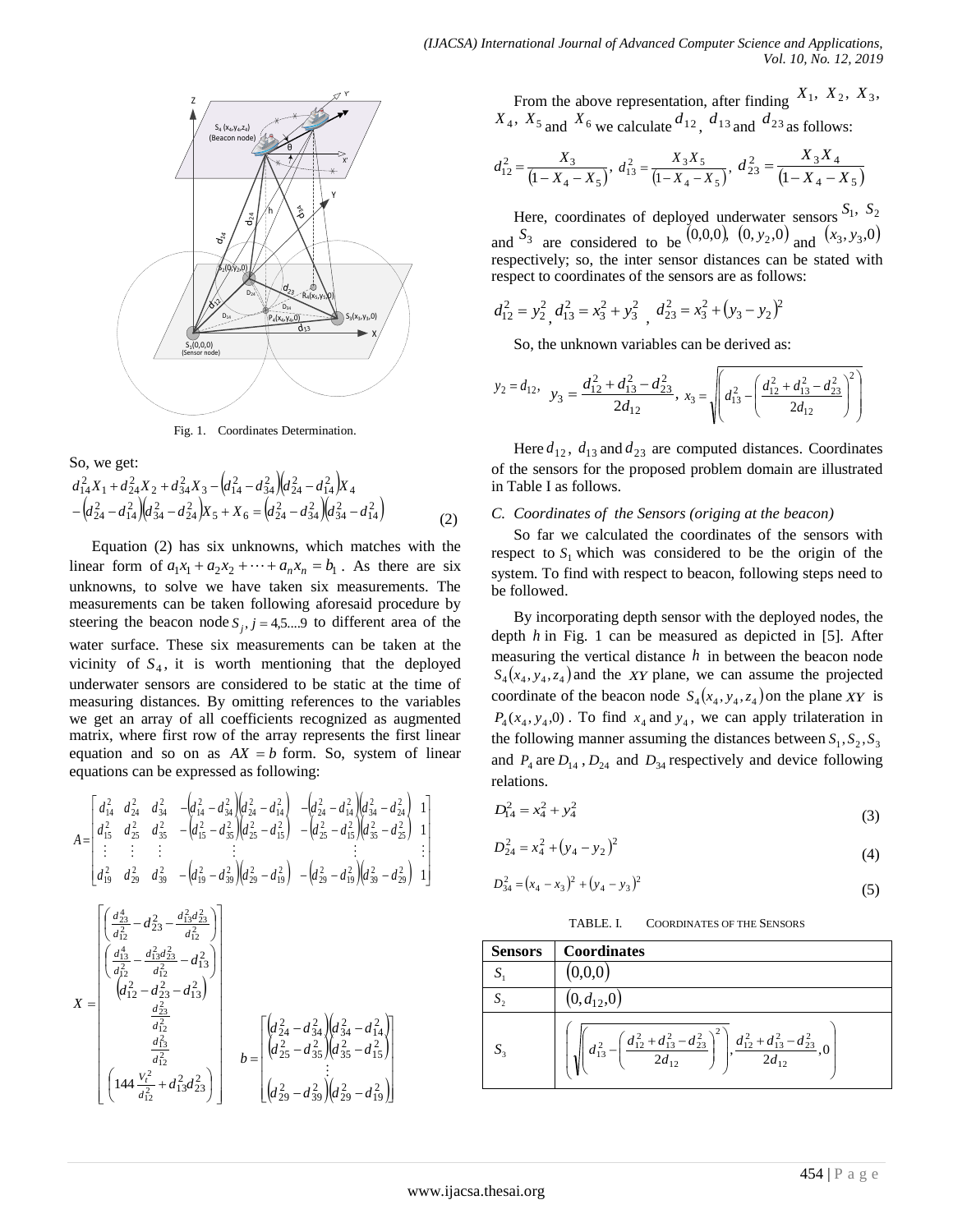From (3), (4) and (5) we obtain the projected beacon's coordinates  $P_4(x_4, y_4, 0)$ , where

$$
x_4 = \frac{1}{2d_{12}} \sqrt{\left(4d_{12}^2 D_{14}^2 - \left(D_{14}^2 - D_{24}^2 + d_{12}^2\right)^2\right)},
$$
  
\n
$$
y_4 = \frac{1}{2d_{12}} \left(D_{14}^2 - D_{24}^2 + d_{12}^2\right)
$$

As  $d_{14}$ ,  $d_{24}$  and  $d_{34}$  are the hypotenuse of the  $\Delta S_1 P_4 S_4$ ,  $\Delta S_2 P_4 S_4$  and  $\Delta S_3 P_4 S_4$  respectively, so it is possible to obtain  $D_{14}$ ,  $D_{24}$  and  $D_{34}$  using Pythagorean Theorem. So the coordinate of the beacon node  $S_4(x_4, y_4, z_4)$  would be  $(x_4, y_4, h)$ where all the elements are known.

$$
\therefore S_4(x_4, y_4, h) =
$$
  

$$
S_4\left(\frac{1}{2d_{12}}\sqrt{\left(4d_{12}^2D_{14}^2 - \left(D_{14}^2 - D_{24}^2 + d_{12}^2\right)^2}, \frac{1}{2d_{12}}\left(D_{14}^2 - D_{24}^2 + d_{12}^2\right), h\right)\right)
$$

By linear transformation, the origin (one of the sensor's coordinates) of the Cartesian system has been transferred to coordinates of the beacon; found sensors' coordinates with respect to beacon  $S_4$  are depicted as in Table II.

TABLE. II. COORDINATES WITH RESPECT TO THE BEACON

|       | <b>Coordinates</b>                                                                                                                                                                                                                                                                                                                                                                                            |
|-------|---------------------------------------------------------------------------------------------------------------------------------------------------------------------------------------------------------------------------------------------------------------------------------------------------------------------------------------------------------------------------------------------------------------|
| $S_4$ | (0,0,0)                                                                                                                                                                                                                                                                                                                                                                                                       |
| $S_1$ | $\left[\left[\frac{\sqrt{4d_{12}^2D_{14}^2-(D_{14}^2-D_{24}^2+d_{12}^2)^2}}{2d_{12}}, \frac{-1}{2d_{12}}(D_{14}^2-D_{24}^2+d_{12}^2), -h\right]$                                                                                                                                                                                                                                                              |
|       | $\left[\frac{\sqrt{4d_{12}^2D_{14}^2-(D_{14}^2-D_{24}^2+d_{12}^2)^2}}{2d_{12}}, \frac{1}{2d_{12}}(d_{12}^2-D_{14}^2+D_{24}^2), -h\right]$                                                                                                                                                                                                                                                                     |
|       | $S_3\quad \Bigg \, \Bigg \, \Bigg \, \Bigg(\Bigg \, d_{13}^{\,2} - \Bigg(\frac{d_{12}^{\,2} + d_{13}^{\,2} - d_{23}^{\,2}}{2d_{12}}\Bigg)^2\Bigg) - \frac{\sqrt{4 d_{12}^{\,2} D_{14}^{\,2} - \Big( D_{14}^{\,2} - D_{24}^{\,2} + d_{12}^{\,2}\Big)^2}}{2 d_{12}}\Bigg , \Bigg \, \Bigg \,$<br>$\begin{vmatrix} 1 & 0 \\ \frac{1}{2d_{12}}(d_{13}^2 - d_{23}^2 - D_{14}^2 + D_{24}^2), -h_{14} \end{vmatrix}$ |

# IV. SIMULATION RESULTS

A simulation environment is created in Matlab for the aforesaid problem domain taking a sensor as the beacon (boat/buoy) and three sensors. The depth of the problem domain is considered for a 150m water column. The complexity of the simulated environment is discussed as well as positional errors for sensors have been elaborated in Table III. In [6], coordinates of the sensors with respect to beacon has been shown. With the simulated environment, it is possible to determine 3D coordinates of the sensors with bearing information; as the beacon is at the surface of the water, the coordinates could be known by GPS.

To validate the proposed model, three sensors are placed in random fashion on the XY plane and beacon, which is mobile is kept above XY plane. As the positions are random, one of the sensors is considered as the origin of the Cartesian system; the other sensors are on the y-axis and on any point of XY plane respectively. The model suggests that the beacon should be steered in six different locations to measure distances between the sensor above and the sensors on the XY plane. However, the sensors on the XY plane are considered to be static while the sensor (beacon) steers in six different locations. To verify the proposed mathematical model, at first true Euclidean distances were considered; afterward Gaussian errors in the distances added.

The orientations of the mobile beacon and its effects have been explored in [7]; straight line, circular line and angular Archimedean spirals of different radius (5-50m) are among them. Archimedean arc lengths of spirals of different radius are calculated according to (6) and (7).

$$
r = a + b\theta \tag{6}
$$

$$
L = \int_{a}^{b} \sqrt{r^2 + \left(\frac{dr}{d\theta}\right)^2} d\theta \tag{7}
$$

Here,  $r$  and  $\theta$  are distance from origin and span from  $a$  to  $b$ respectfully.

We have found that true Euclidean distances between beacon and deployed sensors produce negligible errors. For a 150 m water column, positional errors remain within  $10^{-12}$  to  $10^{-14}$  m range, so we can conclude that for a sensor that has radius in meters, this negligible error validates the proposed mathematical model. The accuracy of the coordinates are denoted in Table III. It is worth noting that these errors in nanometre range produced from the linearization process of non-linear equations. It also illustrates that the beacon's orientation can be in any form other than straight movement; straight line mobility generates singular matrix. Moreover, span of the sensor mobile trajectory has no effect on coordinates. However, if the distance measurements are taken in close proximity, then generated errors can be kept minimal.

TABLE. III. POSITIONAL ERRORS FOR  $S_1$ ,  $S_2$  and  $S_3$  (with RESPECT TO BEACON :EUCLIDEAN DISTANCES)

| Orientation                           | <b>Positional Error</b> |                        |                        |  |  |  |
|---------------------------------------|-------------------------|------------------------|------------------------|--|--|--|
| (circular)<br>(radius)                | $S_1(m)$                | $S_2(m)$               | $S_3(m)$               |  |  |  |
| 5m                                    | $1.11 \times 10^{-12}$  | $1.99 \times 10^{-12}$ | $3.51 \times 10^{-12}$ |  |  |  |
| 10 <sub>m</sub>                       | $4.39 \times 10^{-13}$  | $8.93 \times 10^{-13}$ | $1.59 \times 10^{-12}$ |  |  |  |
| 15m                                   | $1.44 \times 10^{-13}$  | $2.15 \times 10^{-13}$ | $1.15 \times 10^{-12}$ |  |  |  |
| 20 <sub>m</sub>                       | $7.12 \times 10^{-15}$  | $5.70 \times 10^{-14}$ | $7.31 \times 10^{-13}$ |  |  |  |
| 50 <sub>m</sub>                       | $7.09 \times 10^{-15}$  | $4.24 \times 10^{-14}$ | $1.05 \times 10^{-13}$ |  |  |  |
| Orientation                           | <b>Positional Error</b> |                        |                        |  |  |  |
| (spiral)<br>(single turn<br>increase) | $S_1(m)$                | $S_2(m)$               | $S_3(m)$               |  |  |  |
| 5m                                    | $6.05 \times 10^{-13}$  | $1.20 \times 10^{-12}$ | $3.24 \times 10^{-12}$ |  |  |  |
| 10 <sub>m</sub>                       | $4.56 \times 10^{-13}$  | $9.26 \times 10^{-13}$ | $2.61 \times 10^{-12}$ |  |  |  |
| 15m                                   | $8.54 \times 10^{-13}$  | $1.67 \times 10^{-12}$ | $3.15 \times 10^{-12}$ |  |  |  |
| 20 <sub>m</sub>                       | $5.75 \times 10^{-13}$  | $1.15 \times 10^{-12}$ | $7.75 \times 10^{-13}$ |  |  |  |
| 50 <sub>m</sub>                       | $1.03 \times 10^{-13}$  | $2.56 \times 10^{-13}$ | $8.58 \times 10^{-14}$ |  |  |  |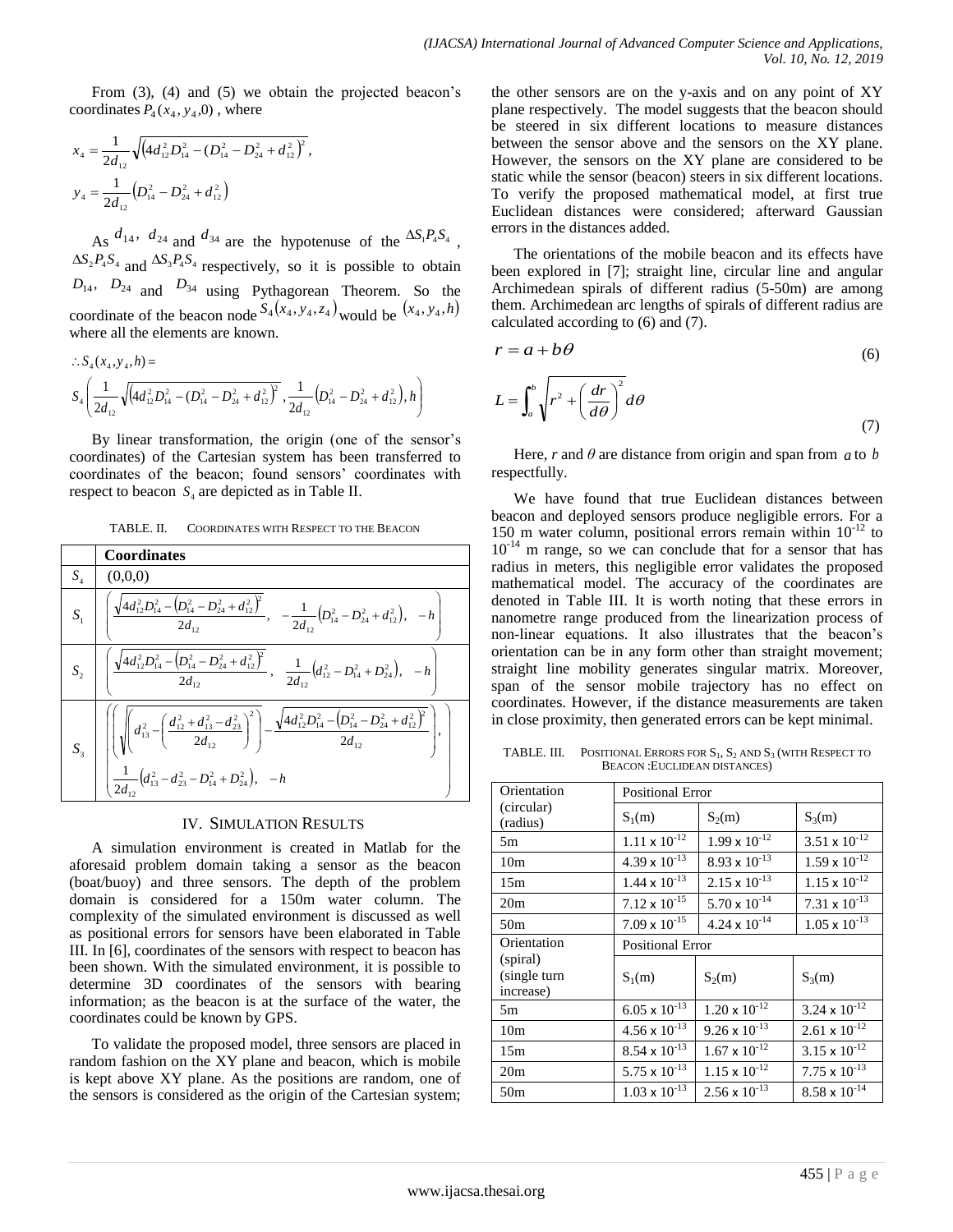# V. EXPERIMENTAL SETUP AND RESULTS

# *A. Description of the Setup*

The problem domain suggests that at least three sensors need to be deployed underwater and a single beacon would remain on the surface of the water. Usually sensors are deployed in various numbers underwater to accumulate data; the number can range from a few to many. Among various methods, in our experiment flight time of the signals is considered to measure distances between beacon and deployed sensors as in [8]. We also assume that the experimental water column is considered to be homogeneous; though temperature, salinity and pressure (depth) affects the speed of acoustic signals. Most of the papers consider 1500m/s to be the speed of acoustic signals underwater; however, speed measurement of acoustic signal is not covered in this paper. Besides, signals propagation in this adverse environment and various other factors left unaddressed.

The experiment requires us to take multiple measurements according to the proposed model; we have also considered the plane i.e. the plane where beacon surfs and the plane of sensors to be in parallel state. However, non-parallel state scenario has not been considered in this paper. Besides, for simplicity, we considered the deployed sensors would be in static state while taking six measurements. The mobility of the sensors we tend to address in future. Fig. 1 illustrates a solvable configuration of the experiment in line of proposed model.

# *B. Devices and Setup*

The experiment has been performed with an Arduino board connected to four HC-SR04 ultrasonic sonic sensors as in Fig. 2 and 3. Ultrasonic sensors are mainly used to determine distances with bouncing technique; which is, generated signal bounces back from the nearest obstacles that are positioned in front of the sensor. If the object's position is placed in angular fashion, i.e., is positioned not right in front of the sensor, HC-SR04 sensor will not be able to receive the bounced back signals. In this experiment we have customized the sensors as such that it does not measure the distance with bouncing signal,



Fig. 2. Experimental Setup with Sensors in Terrestrial Environment with Sensors on the Floor and Beacon at the Ceiling.



Fig. 3. Different ultrasonic Sensors and Board used in Experiment.

whereas the table top sensors detect the presence of signal that has been generated by the beacon sensor at the ceiling.

# *C. Experimental Results*

The experiment has been conducted in two different orientations; four tests have been performed in each scenario as in Fig. 4 and 5. For each scenario positional errors are shown in Tables IV and V.

For the scenario 1, we can see that keeping the origin at the  $S_1$ , positional error for  $S_2$  and  $S_3$  are within 0.2 to 4cm range. Accuracy in distance measurements with the ultrasonic sensor generates accurate positional error: 0.17cm, whereas in extreme case it is 3.85cm.

For the scenario 2, we can see that keeping the origin at the  $S_1$ , positional error for  $S_2$  and  $S_3$  are within 0.5 to 6cm range. Accuracy in distance measurements with the ultrasonic sensor generates accurate positional error: 0.47cm, whereas in extreme case it is 5.90cm.

|        | $S_1$ (cm) | $S_2$ (cm) | $S_3$ (cm) |
|--------|------------|------------|------------|
| Test 1 | 0          | 0.17       | 0.42       |
| Test 2 | 0          | 0.55       | 0.98       |
| Test 3 | 0          | 0.73       | 1.02       |
| Test 4 | 0          | 2.28       | 3.85       |
|        |            |            |            |

| TABLE. V. | POSITIONAL ERROR FOR SCENARIO 2 |  |  |
|-----------|---------------------------------|--|--|
|           |                                 |  |  |

|        | $S_1$ (cm) | $S_2$ (cm) | $S_3$ (cm) |
|--------|------------|------------|------------|
| Test 1 |            | 1.28       | 3.41       |
| Test 2 |            | 1.12       | 2.97       |
| Test 3 | U          | 0.47       | 2.71       |
| Test 4 |            | 2.11       | 5.90       |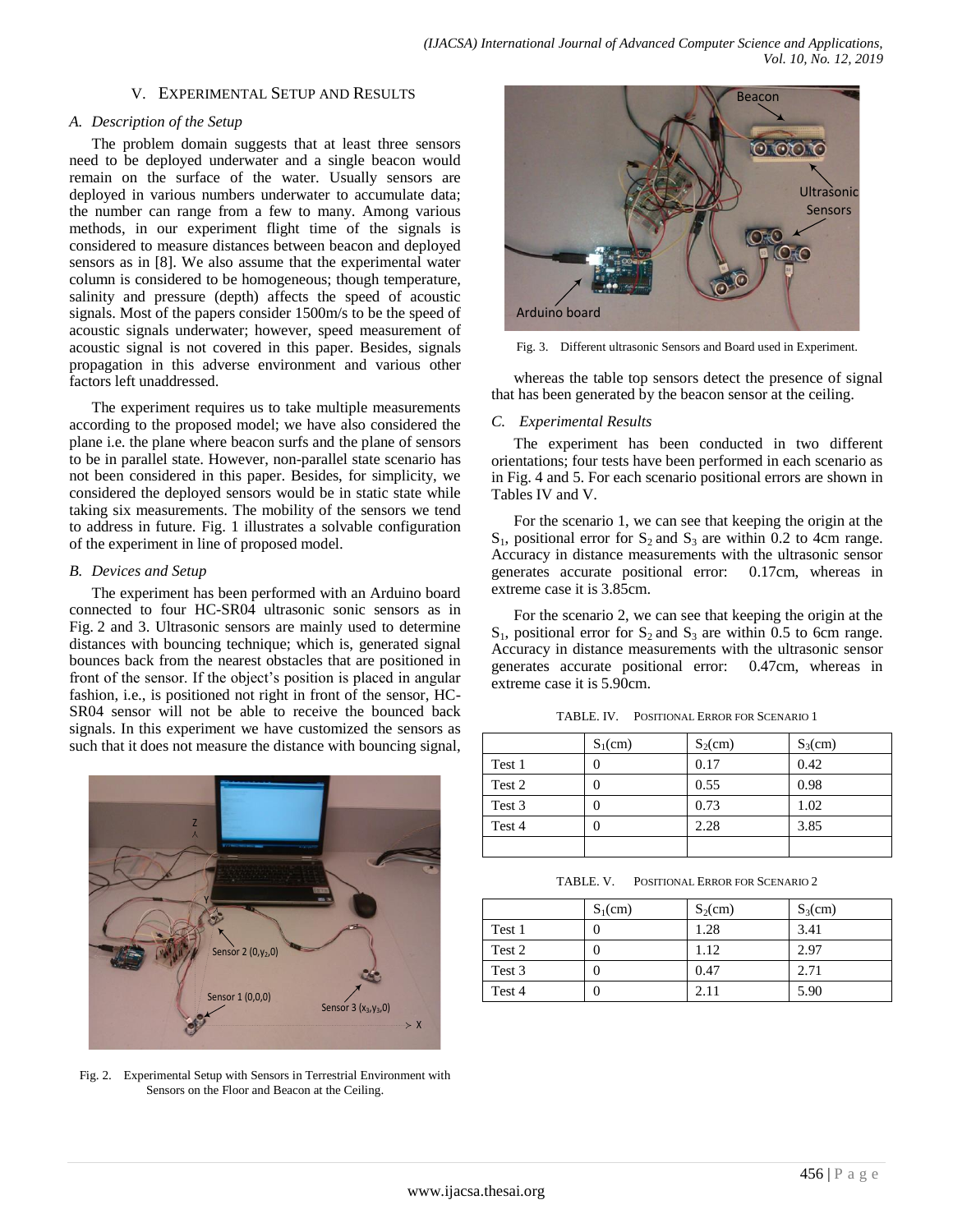# Scenario 1:

Original coordinates of sensors:  $S_1$ : (0,0,0);  $S_2$ : (0,20,0);  $S_3$ : (30,15,0)

|                                | Test 1 |                       |                |                |                | Test 2                         |                |
|--------------------------------|--------|-----------------------|----------------|----------------|----------------|--------------------------------|----------------|
|                                | S1     | S <sub>2</sub>        | S <sub>3</sub> |                | S <sub>1</sub> | S <sub>2</sub>                 | S <sub>3</sub> |
| R <sub>1</sub>                 | 54.14  | 52.31                 | 50.36          | R <sub>1</sub> | 62.57          | 57.27                          | 52.20          |
| R <sub>2</sub>                 | 57.96  | 52.65                 | 51.10          | R <sub>2</sub> | 60.31          | 54.78                          | 53.17          |
| R <sub>3</sub>                 | 51.32  | 50.56                 | 52.87          | R <sub>3</sub> | 53.39          | 52.60                          | 55.01          |
| R <sub>4</sub>                 | 61.11  | 52.49                 | 55.71          | R4             | 63.58          | 54.62                          | 57.96          |
| R <sub>5</sub>                 | 59.90  | 58.57                 | 48.99          | R <sub>5</sub> | 62.32          | 60.94                          | 50.98          |
| R <sub>6</sub>                 | 60.14  | 55.04                 | 50.17          | R <sub>6</sub> | 56.34          | 54.42                          | 52.40          |
| <b>Calculated Coordinates:</b> |        |                       |                |                |                | <b>Calculated Coordinates:</b> |                |
|                                |        | $S_1 \cdot (0, 0, 0)$ |                |                |                | $S_1$ $(0, 0, 0)$              |                |

| ited Coordinates:       | Calculated Coordi |
|-------------------------|-------------------|
| $S_1$ : (0,0,0)         | $S_1$ : (0,0,0)   |
| $S_2$ : (0,19.83,0)     | $S_2$ : (0,20.5   |
| $S_3$ : (29.58.14.94.0) | $S_3$ : (30.88)   |

|                                                     | S <sub>2</sub>                   | S3    |                | S <sub>1</sub> | S <sub>2</sub>                   | S <sub>3</sub> |
|-----------------------------------------------------|----------------------------------|-------|----------------|----------------|----------------------------------|----------------|
| 14                                                  | 52.31                            | 50.36 | R1             | 62.57          | 57.27                            | 52.2           |
| 96                                                  | 52.65                            | 51.10 | R <sub>2</sub> | 60.31          | 54.78                            | 53.1           |
| 32                                                  | 50.56                            | 52.87 | R3             | 53.39          | 52.60                            | 55.0           |
| 11                                                  | 52.49                            | 55.71 | R4             | 63.58          | 54.62                            | 57.9           |
| 90                                                  | 58.57                            | 48.99 | R <sub>5</sub> | 62.32          | 60.94                            | 50.9           |
| 14                                                  | 55.04                            | 50.17 | R6             | 56.34          | 54.42                            | 52.4           |
|                                                     | ted Coordinates:                 |       |                |                | <b>Calculated Coordinates:</b>   |                |
|                                                     | $S_1$ : (0,0,0)                  |       |                |                | $S_1$ : (0,0,0)                  |                |
| S <sub>2</sub> : (0,19.83,0)<br>$S_2$ : (0,20.55,0) |                                  |       |                |                |                                  |                |
|                                                     | S <sub>3</sub> : (29.58,14.94,0) |       |                |                | S <sub>3</sub> : (30.88,15.45,0) |                |
|                                                     |                                  |       |                |                |                                  |                |

| Test 3              |                |                                  |       |                |                | Test 4                           |                |
|---------------------|----------------|----------------------------------|-------|----------------|----------------|----------------------------------|----------------|
|                     | S <sub>1</sub> | S2                               | S3    |                | S <sub>1</sub> | S <sub>2</sub>                   | S <sub>3</sub> |
| R1                  | 60.76          | 55.20                            | 53.57 | R <sub>1</sub> | 65.58          | 59.57                            | 57.81          |
| R <sub>2</sub>      | 56.76          | 54.83                            | 52.79 | R <sub>2</sub> | 61.26          | 59.18                            | 56.97          |
| R3                  | 53.80          | 53.00                            | 55.43 | R3             | 58.06          | 57.20                            | 59.82          |
| R4                  | 64.06          | 55.03                            | 58.40 | R4             | 69.13          | 59.39                            | 63.03          |
| R5                  | 62.79          | 61.41                            | 51.36 | R <sub>5</sub> | 67.77          | 66.27                            | 55.43          |
| R6                  | 63.04          | 57.71                            | 52.60 | R <sub>6</sub> | 68.04          | 62.28                            | 56.76          |
|                     |                | <b>Calculated Coordinates:</b>   |       |                |                | <b>Calculated Coordinates:</b>   |                |
| $S_1$ : (0,0,0)     |                |                                  |       |                |                | $S_1$ : (0,0,0)                  |                |
| $S_2$ : (0,20.73,0) |                |                                  |       |                |                | $S_2$ : (0,22.28,0)              |                |
|                     |                | S <sub>3</sub> : (30.93,15.42,0) |       |                |                | S <sub>3</sub> : (33.48,16.65,0) |                |

Fig. 4. Calculated Coordinates of the Sensors According to Scenario 1.

#### Scenario 2:

Original coordinates of sensors:

 $S_1$ : (0,0,0);  $S_2$ : (0,25,0);  $S_3$ : (35,10,0) Test 1 Test 2 S1 S2 S3 S1 S2 S3 R1 59.85 57.26 48.71 R1 65.34 62.51 53.19 R2 50.32 53.25 51.74 R2 54.94 58.15 56.49 R3 53.70 53.04 49.86 R3 55.90 54.13 58.85 R4 51.20 49.57 53.90 R4 58.63 57.91 54.44 R5 57.65 55.37 48.92 R5 62.95 60.46 53.42 R6 55.25 50.62 52.43 R6 60.32 55.26 57.25 Calculated Coordinates: S<sub>1</sub>: (0,0,0) S<sub>1</sub>: (0,0,0) S<sub>2</sub>: (0,23.72,0) S<sub>2</sub>: (0,26.12,0) S3: (33.26,12.94,0) S3: (36.55,12.54,0) Test 3 Test 4 S<sub>1</sub> S<sub>2</sub> S<sub>3</sub> S<sub>1</sub> S<sub>2</sub> S<sub>3</sub> R1 56.77 52.01 53.88 R1 65.85 63.24 55.88 R2 51.71 54.73 53.17 R2 57.47 60.83 59.09 R3 55.18 54.51 51.24 R3 61.33 60.58 56.95

| R6                               | 61.50 | 58.84 | 50.06 | R <sub>6</sub> | 63.10                            | 57.81 | 59.89 |  |  |
|----------------------------------|-------|-------|-------|----------------|----------------------------------|-------|-------|--|--|
|                                  |       |       |       |                |                                  |       |       |  |  |
| $S_1$ : (0,0,0)                  |       |       |       |                | $S_1$ : (0,0,0)                  |       |       |  |  |
| $S_2$ : (0,24.53,0)              |       |       |       |                | $S_2$ : $(0,27.11,0)$            |       |       |  |  |
| S <sub>3</sub> : (34.33,12.63,0) |       |       |       |                | S <sub>3</sub> : (37.85,15.17,0) |       |       |  |  |
|                                  |       |       |       |                |                                  |       |       |  |  |

R4 52.61 50.94 55.39 R4 68.35 65.40 55.64 R5 59.25 56.90 50.28 R5 58.47 56.62 61.57

Fig. 5. Calculated Coordinates of the Sensors According to Scenario 2.

## VI. ANALYSIS AND DISCUSSIONS

Pragmatic approach of this method is having a single beacon at the water surface and sensors underwater. Having a boat or buoy in the time of crisis is natural than having multiples. Besides, this method won't require any preinstalled reference points; but still it can determine the coordinates of the sensors dynamically with negligible error. The proposed model is validated by considering true Euclidean distances; later on Gaussian error has been added to acquired distances. By taking true Euclidean distances, it has been shown that accuracy of distance determination would generate accuracy in coordinates.

The acquired result has been reinforced by experimenting three ultrasonic sensors on the table top and a beacon above those emulating the configuration as depicted earlier. Flight time i.e. the propagation time of acoustic signals is used to calculate the distances between beacon and underneath sensors. This way of measuring distance helps us to avoid multipath fading affect present in RSSI. It also shows that it is possible to calculate the distances between sensors as the pulses travel the shortest Euclidean distance. Fig. 6 shows the intended distance to be measured and acquired distances are considered to calculate coordinates of the sensors in Matlab.



Fig. 6. Multipath Fading can be Avoided to Measure Shortest Euclidean Distance.

## *A. Internode Distances from Acoustic Signals' Flight Time*

Ultrasonic sensor at the top generates TTL impulses in 40 KHz frequency and 3 sensors at the bottom receive the pulses and record the time. Speed of acoustic signal in normal environment in terrestrial is considered 340m/s i.e. it takes 29μs to travel 1cm of distance; by measuring the flight time of the acoustic signal it then calculates the distance between the beacon and the sensors. It is worth noting that clocks of all the sensors including the beacon at the top are synchronized as it is connected to the same Arduino board; besides the pulse generation time and a sample of generated impulse by the beacon is made available to the sensors to determine the signals' arrival time as soon as it travel the shortest Euclidean distance.

### *B. Problems and Challenges Encountered in Experiments*

Mathematical model has been validated in simulated environment concluding the accuracy of the distance measurements are the limiting factor of the precise coordinates determination. Different scenario has been chosen for the experiment and each scenario is tested multiple times. In each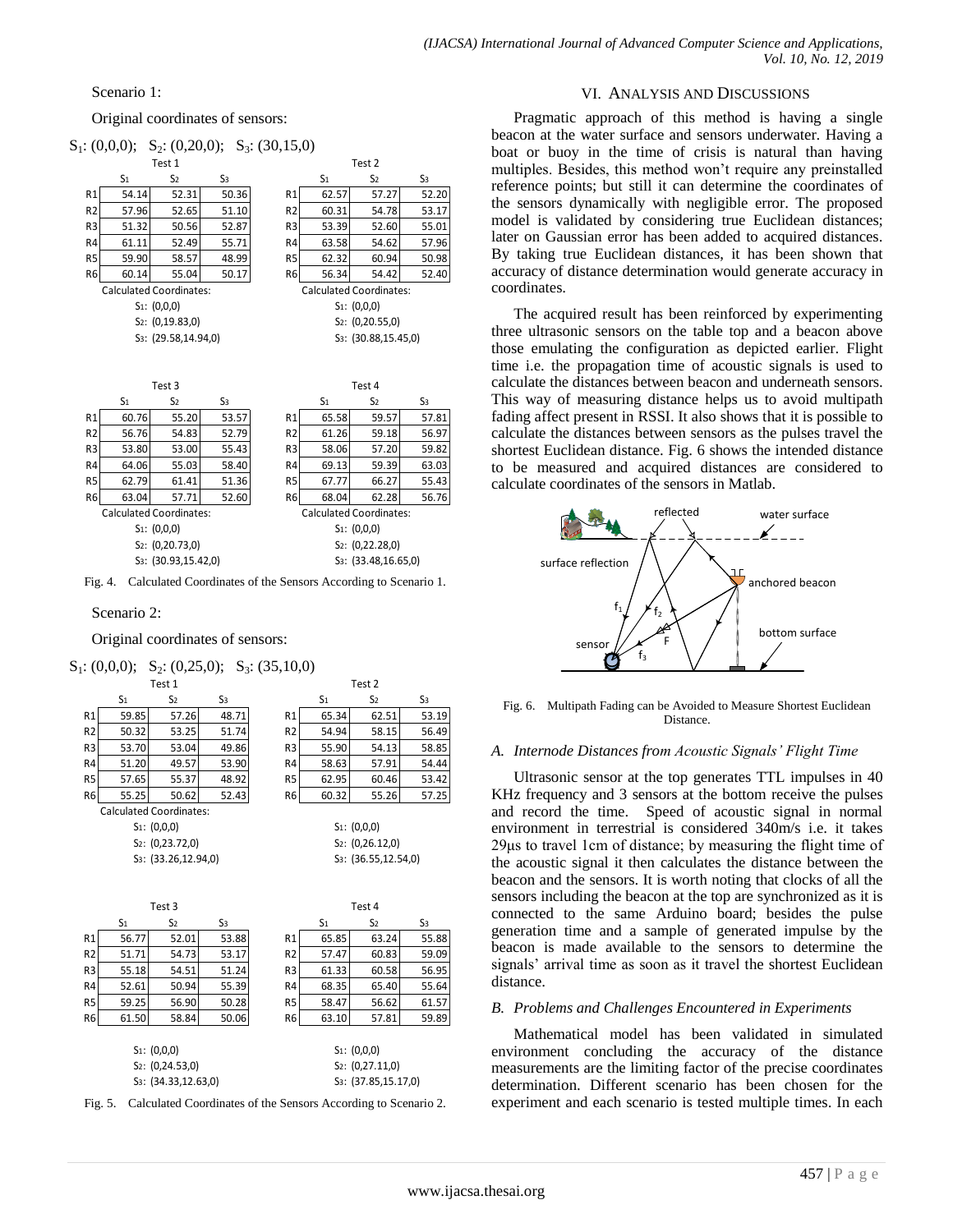test we needed to read the distances six times from different positions of the beacon. While reading the values time to time some readings were such that it does not comply with the real distance, and eventually did not converge in Matlab. In those cases we had to go for another test that ultimately converges. In each reading the measured distances for  $S_1$ ,  $S_2$  and  $S_3$  have to be consistent.

The off the shelf sensors has  $12<sup>0</sup>$  sentry angle which limits the beacon's movement span. Within this sentry angle, acquired positional errors are in the range of 0.5-6cm. Having an acoustic sensor with 4.5x1.5x1.5cm in size, this range of error is within acceptable range. In simulation, Cartesian coordinates has been used and one of the sensor is placed at the origin. The 150m water column has not been emulated in Matlab as distances between beacon and sensors are determined by considering flight time and its average speed. Besides, multipaths fading due to obstruction are left unaddressed in this paper. The simulation results also suggest that beacon's movement has limited effect on coordinates of the sensor. We have shown that angular and circular movement do not affect localization method except moving the beacon in straight line which leads to unsolvable singular matrix. In practice, moving in a very straight line is rare where current is present. In the method, expanded Cayley-Menger determinant is used calculate the volume of tetrahedron and derived equations are non-linear. Besides, due to six unknown variables, six individual measurements were necessary to solve linearized system of equations.

# VII.RELATED WORKS

There are many localization algorithms where known values of few sensors are usually used to determine their positions, among them distances between sensor in time interval and bearing of any moment are common. Localization in terrestrial is popular field of research due to the demand of location oriented services. However, techniques that are used in terrestrial sometime may not be used in UWSNs due to different characteristics and heterogeneous nature of underwater world. Guevara et al. proposed a closed-form method where positions of nodes are not required to localize multiple static reference nodes in [4]; distances between mobile nodes and static reference nodes are sufficient for the proposed method. Recently, the preciseness of the model with Euclidean distances between beacon and sensors has been elaborated in [6]. The paper showed that the produced negligible errors were due to linearization process of the method. Moreover, the effect of Gaussian noise in distance measurements and its implication on coordinates and bearing have been shown in [7].

Signals propagation model for this type of heterogeneous environment is quite different than that of terrestrial environment; Chandrasekhar et al. explored and showed signal propagation difficulties and limitations in UWSNs in [9]. Among the plethora of proposed localization algorithms, few have shown the merit to be explored. In [10], three dimensional Euclidean distance estimation has been proposed; where a specific number of submerged nodes are required to measure internode distances. Besides, generated error in distance measurement propagates through the system due to its recursive behaviour. On the other hand, proposed method in [11] requires mobile sensors to communicate with moored nodes (buoys) for detecting its location. Besides, 3D positioning system in [12] requires four separate positions to determine the coordinates of the beacon. The major limitation of these methods are static inherently, dynamicity of localization is absent. Node requires to be moored to the waterbed in advance, which is cumbersome as well as possess inconveniences.

Duff and Muller delineates incorporates nonlinear least square method in their model to solve the system of multilateration equations in [13]. In the proposed model, authors have focused on the necessity of multiple equations that is gathered from different locations of the nodes – a criterion of degree-of-freedom analysis of system of linear equations. The proposed model has been validated in [14] by incorporating of Kalman filter with many folds. However, the complexity and inherent nature of degree-of-freedom have been shown in [15], which showed that it does not guarantee a unique solution for nonlinear system, such as trilateration. Trilateration or multilateration may not be solved when only parameter available is distances between nodes. Moreover, the prerequisites to have initial configuration of nodes have been justified with rigidity theory as well.

This paper focuses on the method of determining coordinates and bearing of submerged sensors and associated inaccuracies; a pragmatic method has been proposed where a single mobile node will be used to localize deployed submerged sensors. Having a single beacon without any preinstalled reference points is dynamic by nature. Recently, localization of submerged nodes with a single beacon has been illustrated in [16] for non-parallel state situation, i.e. the plane where the beacon surfs and the plane where three of the submerged sensors are deployed are not parallel. The paper also showed that it is the distance between beacon and nodes which affects the model, not the state of the planes.

# VIII. CONCLUSIONS

Steadfast positioning is indispensable in various applications and services due to safety and research. Location oriented services are the demand of time regardless of terrestrial or underwater environment for conveniences. Among the plethora of localization models, this paper illustrates associated inaccuracies in the proposed mathematical model to determine coordinates and bearings of sensors with a single beacon (node) in real time considering the environment. The practical orientation of the proposed domain and the aforesaid model has been validated with simulation results having negligible errors. This paper showed the practicality of having a single boat/buoy (beacon) at the water surface while localizing deployed nodes instead of three or more beacons.

Simulation results showed negligible errors in coordinates of the nodes while Euclidean distances were considered. It also delineates the produces errors are due to erroneous distance determination between beacon and nodes. The accuracy of the distance measurements lead to pin pointing the nodes. Moreover, beacon's mobility and span has limited or almost no effect on coordinates. Experimental results performed in terrestrial environment also suggest that the inter node